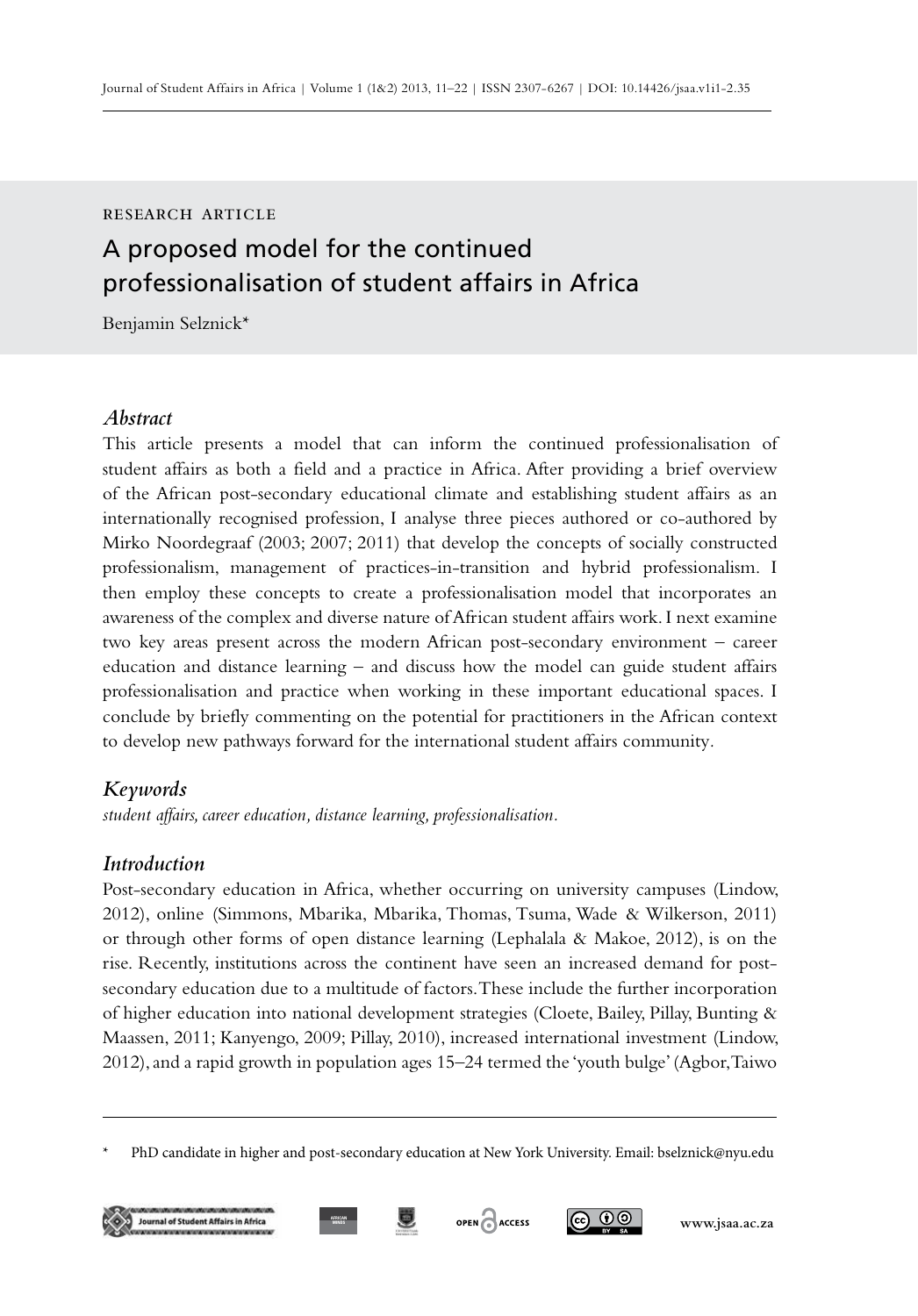& Smith, 2012). As African post-secondary education grows, the demand for individuals trained to provide comprehensive student services will increase. These individuals, described by Chickering and Reisser (1993) as the "mortar" to the teaching faculty "brick" (p. 427), are essential at a time when learning is encouraged outside of the classroom (Blake, 2007). They hold additional importance in educational climates where the emphasis is placed on holistic student development (Idogho, 2011; UNESCO, 2002) and student populations continue to grow and diversify (Lumadi & Mampuru, 2010).

In the African context, student affairs professionals can play vital roles in the daily lives of students and institutions. For example, Idogho (2011) argued that African tertiary institutions should utilise student affairs practitioners to implement an array of comprehensive initiatives. These consist of an orientation programme for all new students and their parents; an academic success programme encompassing residential education and the building of public/private partnerships with real estate companies; a counselling programme focused on interpersonal relationships, adjustment to college, study skills and career development; a student health and wellness programme aimed at helping students reach their optimum levels "physically, intellectually, emotionally, morally, socially and spiritually" (p. 274); and an academic advising programme specifically targeted at providing first-year students with individualised attention.

Of course, it is one thing to propose programmes in the name of greater student success and often entirely another matter to implement them. In scenarios of both economic challenge (Kayengo, 2009) and educational expansion (Ofori-Attah, 2010), post-secondary institutions may feel pressured to increase enrolments without necessarily providing additional support services to new and persisting students. As the call for papers for this publication illustrates, though, the tide is turning towards an increase in the education and support of student affairs professionals across Africa. I believe this growth is necessary as student affairs practitioners can serve as the 'mortar' of African higher education in three integrated areas across a wide variety of institutional contexts. First, professionals who develop shared bases of knowledge can collaborate to develop practices that best meet the needs of students (Carpenter & Stimpson, 2007). Second, professionals can continue to conduct research on student learning and development in the African context that may directly inform institutional and national decision-making and resource allocation. Finally, they can aid in the utilisation of post-secondary education as a mechanism for career development (Watson & McMahon, 2009) and poverty reduction through upward social and economic mobility (Borode, 2011; Asmal & James, 2001; Gyimah-Brempong, Paddison & Mitiku, 2006) by emphasising professional development throughout the co-curriculum (Chan & Derry, 2013).

The purpose of this paper is to present a model that can inform the continued professionalisation of student affairs in Africa. I have chosen to build a model in the hope that it will provide those charged with training new practitioners, as well as those currently practising, with a tool to aid in the continued evolution of the profession as it crosses institutions and national borders. To create this model, I first situate African student affairs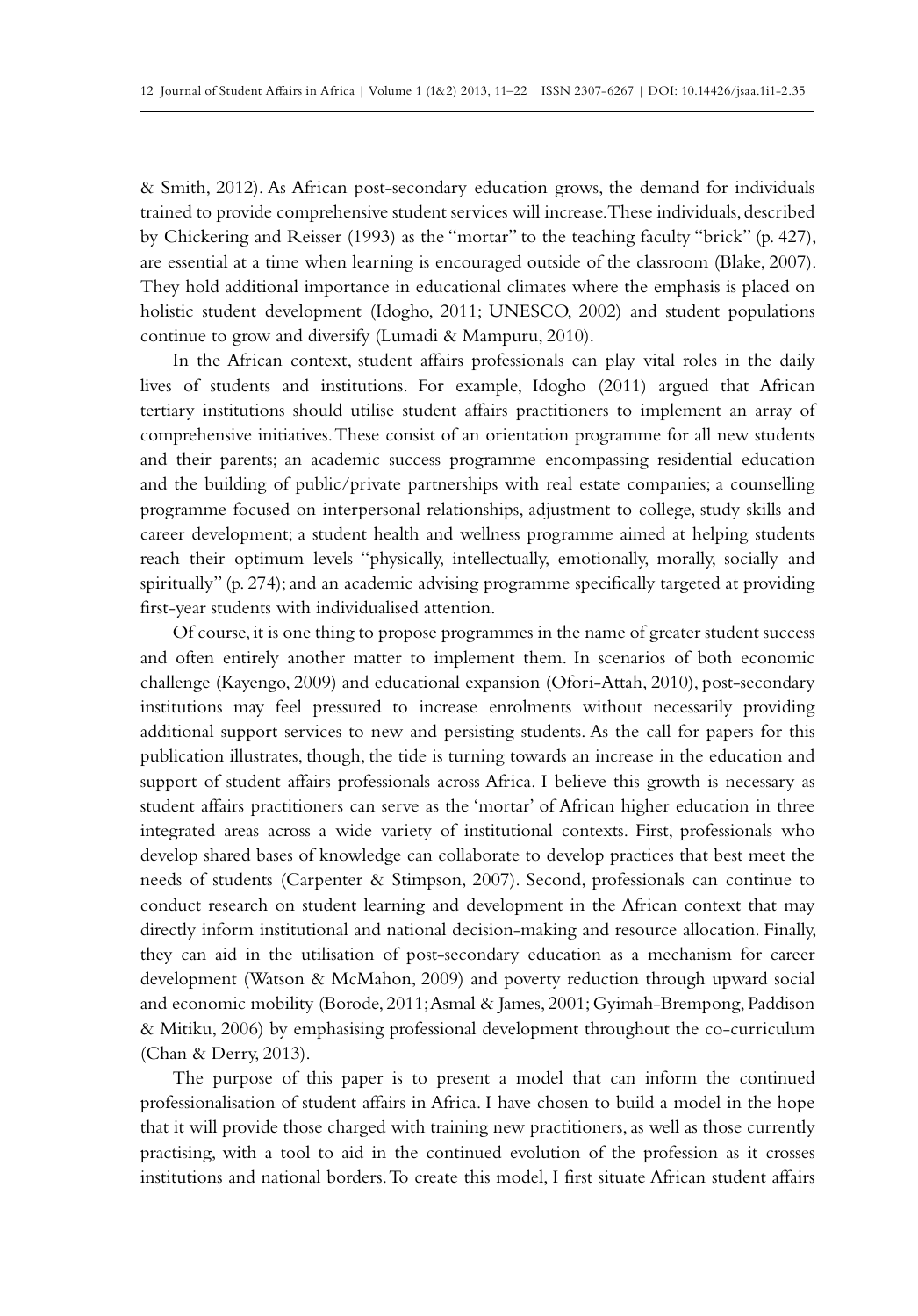within the context of recent scholarship surrounding professionalism. I then construct the model based around central themes of dynamism and flexibility. I next discuss two areas where African practitioners can translate this model into action: career education and distance learning. I close with reflections on how the African student affairs context may inform practice internationally.

# *A model for student affairs professionalisation*

Student affairs work can be broken down into three categories: entering services, supporting services and culminating services (Chickering & Reisser, 1993, p. 438). Each of these areas presents opportunities for researchers to better understand learners and institutions as well as for practitioners to assist each student in his/her academic and personal success (UNESCO, 2002). Working in these areas must also be cast against challenges that exist throughout African education such as lack of funding, historical inequality, political instability, disease and outdated technology (Lindow, 2012).

In a 2002 report titled *The Role of Student Affairs and Services in Higher Education,*  the United Nations Educational, Scientific and Cultural Organisation (UNESCO) emphasised the importance of student affairs in the international expansion and success of higher education. The report clearly stated that student affairs must be understood as a profession and that trained professionals be considered experts on student development and educational environments. In making this claim the authors also highlighted a need for professionals to develop standards of practice and behaviour through such measures as formalised education and preparation, ongoing professional development, assessment of student outcomes, and creation of management strategies (p.13). The debate surrounding professionalism, then, should not focus on whether student affairs is or is not a profession; it should instead focus on how to best professionalise practitioners (Evetts, 2011) in order to meet the needs of their students. I argue that a model of professionalisation sensitive to the three core dimensions of student affairs work (Chickering & Reisser, 1993) yet adaptable to the variety of contexts found within African higher education can guide the development of the profession called for by UNESCO.

## *Constructed professionalism*

Student affairs professionals operate in what Brint (2001) termed the professional services sector. In this capacity, Brint (2001) argued, they stand poised to make far greater contributions to the performance of their organisations than technology and other non-personnel factors. However, as members of a growing profession in a rapidly changing societal and educational landscape (Lindow, 2011; Milliken, 2004), emerging and current student affairs practitioners must develop themselves and their field (Carpenter & Stimpson, 2007).

A starting point for the conversation surrounding this second, wider sense of 'professional development' at the field level can be found in the work of Schinkel and Noordegraaf (2011). In their paper, the authors developed a theory of professionalism anchored in the work of French sociologist Pierre Bourdieu and suggest: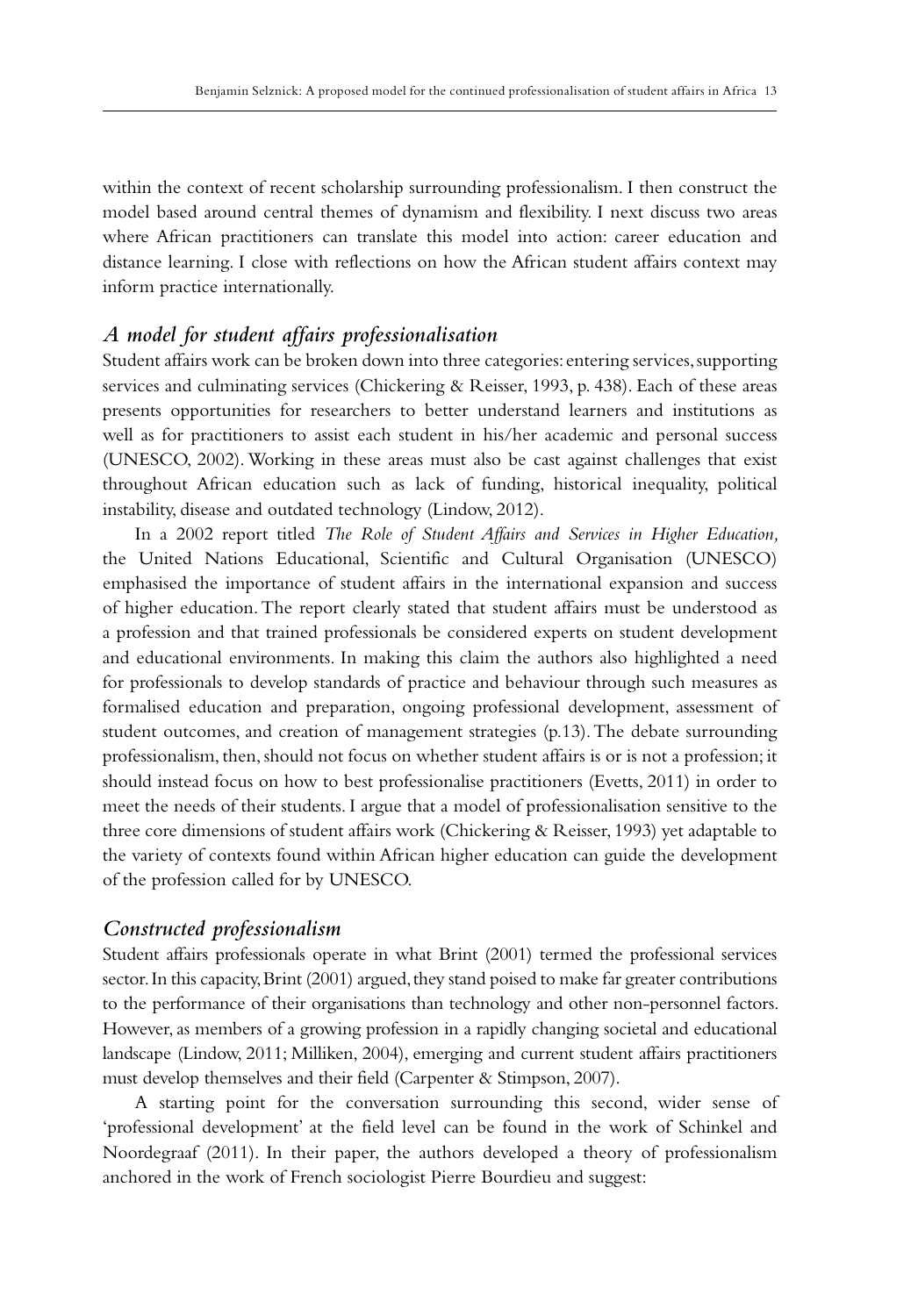Perhaps we should treat professionalism as a dynamic concept, as a verb instead of a noun – 'professionalisation' – and not a static concept with generic, fixed and universal features … Changing societies will experience the continuous manufacturing of professionalism. That is, they will experience *process* in which ideals of professionalism are (re)constructed. (p. 84)

Interpreting Bourdieu, Schnikel and Noordegraaf (2011) argue in favour of understanding a profession as an entity existing in a state of constant construction by its stakeholders. In outlining this process of construction, termed professionalisation, the authors further claim that groups of professionals are capable of taking actions to further their social recognition and expand the practices that fall within their domain. The authors also advance the idea that professionalisation processes must incorporate an awareness of social histories and the value placed on professional actions in different societies (Schnikel & Noordegraaf, 2011).

The idea that professions are built and changed over time – which I label constructed professionalism – is certainly relevant to the African student affairs context. Lumadi and Mampuru (2010) argue that student affairs divisions must adapt as institutions change their missions, expand their programmes, and make decisions about resource allocation as institutions enter the 21st century (Milliken, 2004). I would further suggest that some of these changes may include, but are in no way limited to, deeper participation in policy development (Ibara, 2012), expansion of student-facing services (Idogho, 2011), and partnerships with faculty (Blake, 2007).

#### *Practices-in-transition*

The field of student affairs in Africa must constantly craft responses to complex issues that exist in the lives of students and educational systems. In their 2003 paper, Noordegraaf and Abma address the management of issues where professionals are asked to weigh in based on their experiences and where assessment of their work can be difficult to measure. The authors next develop a typology of practices for understanding how complex issues are addressed that I believe is useful for understanding student affairs professionalisation (Noordegraaf & Abma, 2003).

This typology describes three types of practices used when managing issues – termed canonical, practices-in-transition and non-canonical – and allows for movement between the three depending on context. Canonical practices refer to management in settings with low ambiguity where quantitative measurements can be applied to determine success. One such canonical practice present in post-secondary education is course registration due to its firm measurability and clear performance indicators. Non-canonical practices, on the other hand, exist in highly ambiguous situations and bring in a diverse variety of stakeholders. An example of these practices for our purposes may be the management of resources to answer larger-scale social questions such as: How can poverty reduction occur in sub-Saharan Africa? While student affairs practitioners may play a role in answering this large question, the management of this issue requires insight from multiple perspectives and responses may develop over a long period of time (Noordegraaf & Abma, 2003; Borode, 2011).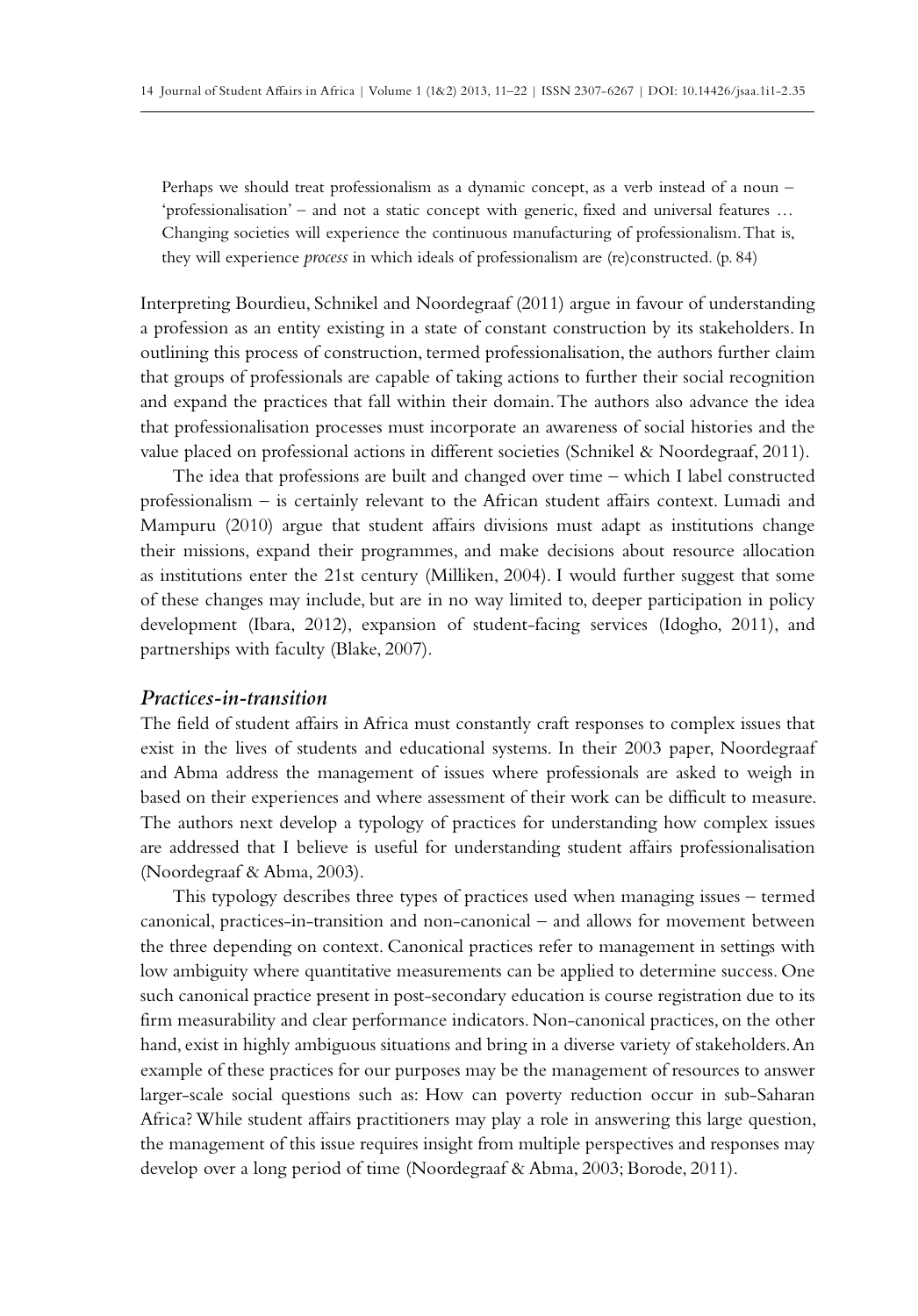It is the middle ground, termed practices-in-transition, which may be most useful to the professionalisation of student affairs practitioners. As Noordegraaf and Abma (2003) explain:

Practices-in-transition may revolve around complex issues that are difficult to answer, but as such which are known and relatively uncontested. In that case, experts become active, finding out what issues are about, and they disagree about the nature of problems and the adequacy of solutions. (p. 866)

Many issues confronting management in the student affairs domain fall into this category. For example, issues surrounding how best to deliver services laid out by Idogho (2011) at the outset of this paper represent practices-in-transition. When asked at the institutional level, questions requiring the management of these practices may include: How does our university create an orientation programme that effectively meets the needs of incoming students? What programmes and environments may facilitate student wellness on our campus? What type of academic advisement services do our students need and how can these be optimally delivered? The answers to these questions are undoubtedly complex. However, understood through the framework of practices-in-transition, answers can be developed by experts able to formulate and test hypotheses as well as use quantitative and qualitative data to measure programme effectiveness. Further building on the concept of practices-in-transition (Noordegraaf & Abma, 2003), solutions can be conceptualised and implemented by teams of trained professionals able to ethically disagree on how to best manage resources and negotiate to determine the optimal measures of effectiveness.

## *Hybrid professionalism*

As an emerging field, student affairs in Africa must continually negotiate its relationship with the outside world and legitimise its work to external constituencies (Fournier, 1999; Evetts 2011). In a third paper, Noordegraaf (2007) focuses attention on different strains of professionalism that exist in the contemporary workforce. He suggests that in pure professionalism, notions of 'professional' are limited to traditional fields (e.g. medicine) and new professions are not considered in the same way because they lack explicit structures and controls. In hybrid professionalism, however, professionals are understood more expansively to be reflective practitioners who take into account service to the world beyond their domain. These practitioners establish linkages between their work and the world outside and search for an occupational identity with an awareness of the tradeoffs that exist between personal needs, professional claims and organised action both within and outside institutional parameters (pp. 779–780). In short, hybrid professionalism is less focused on creating firm structures that govern the control of who is and is not a professional and is instead geared towards establishing as professionals those who work in contexts where decisions are made based upon standards that are domain-specific yet subtle and interpretive (p. 779).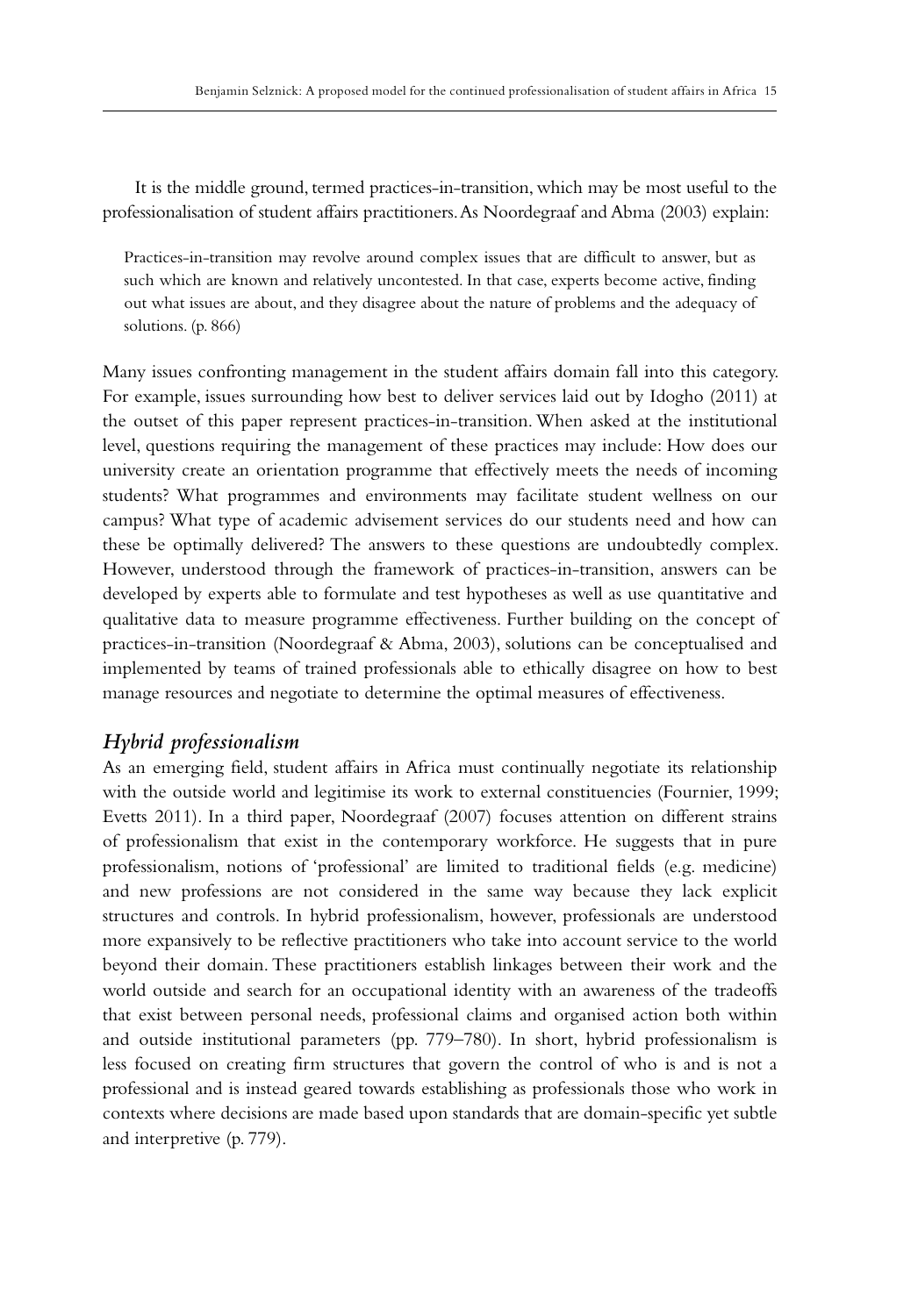# *Proposed model for continued student affairs professionalisation in Africa*

Taken as a trio, I argue that these three constructs informed largely by the work of Noordegraaf – constructed professionalism, practice-in-transition and hybrid professionalism – can form a model for the continued professionalisation of student affairs in Africa (Table 1).

| Theoretical concept         | Contribution to model                                 |  |
|-----------------------------|-------------------------------------------------------|--|
| Constructed professionalism | Professionalisation as dynamic and evolving process   |  |
|                             | Professions responsive to needs of changing societies |  |
| Practice-in-transition      | Hypothesis testing to understand complex issues       |  |
|                             | Negotiated measurement and ethical disagreement       |  |
| Hybrid professionalism      | Engagement with outside world for collective action   |  |
|                             | Experts enabled to make informed decisions            |  |

**Table 1: Proposed model for continued student affairs professionalisation in Africa**

As the demands placed on African post-secondary education by its stakeholders experience shifts, so too will the work required of student affairs. The requirements for data collection, as well as where responsibility falls for collection and interpretation of data, may also vary significantly. This model addresses these differences by maintaining a high degree of flexibility for institutions and individuals while also establishing a consistent backbone that can guide ongoing professionalisation. This flexibility is essential in an educational landscape marked by a broad range of student needs, institutional resources, political dynamics and state-level initiatives aimed at engineering change within post-secondary educational environments (UNECA, 2011). While what becomes termed 'student affairs' in different locales may not be precisely the same, the model will consistently provide guidance to emerging and current practitioners charged with facilitating student transitions into, through, and out of post-secondary education (Idogho, 2011; Chickering and Reisser, 1993) as well as to the field writ large as it experiences growth and change (Carpenter & Stimpson, 2007).

The model additionally recognises that student affairs practitioners utilise their professional competencies to create changes within their institutions while also encouraging them to partner with external stakeholders to generate broader social action. These internal and external partnerships can be directed, for example, towards serving the economic function of post-secondary education (Winch, 2002) by helping more students learn and then earn. Partnerships can also be directed towards measures that encourage retention and persistence when learning happens away from campus (Lephalala & Makoe, 2012; Ibara, 2012).

In the next section, I discuss how this model can be operationalised in the context of two challenges facing student affairs practitioners in Africa: providing effective career education, and engaging students in distance learning environments. I have chosen these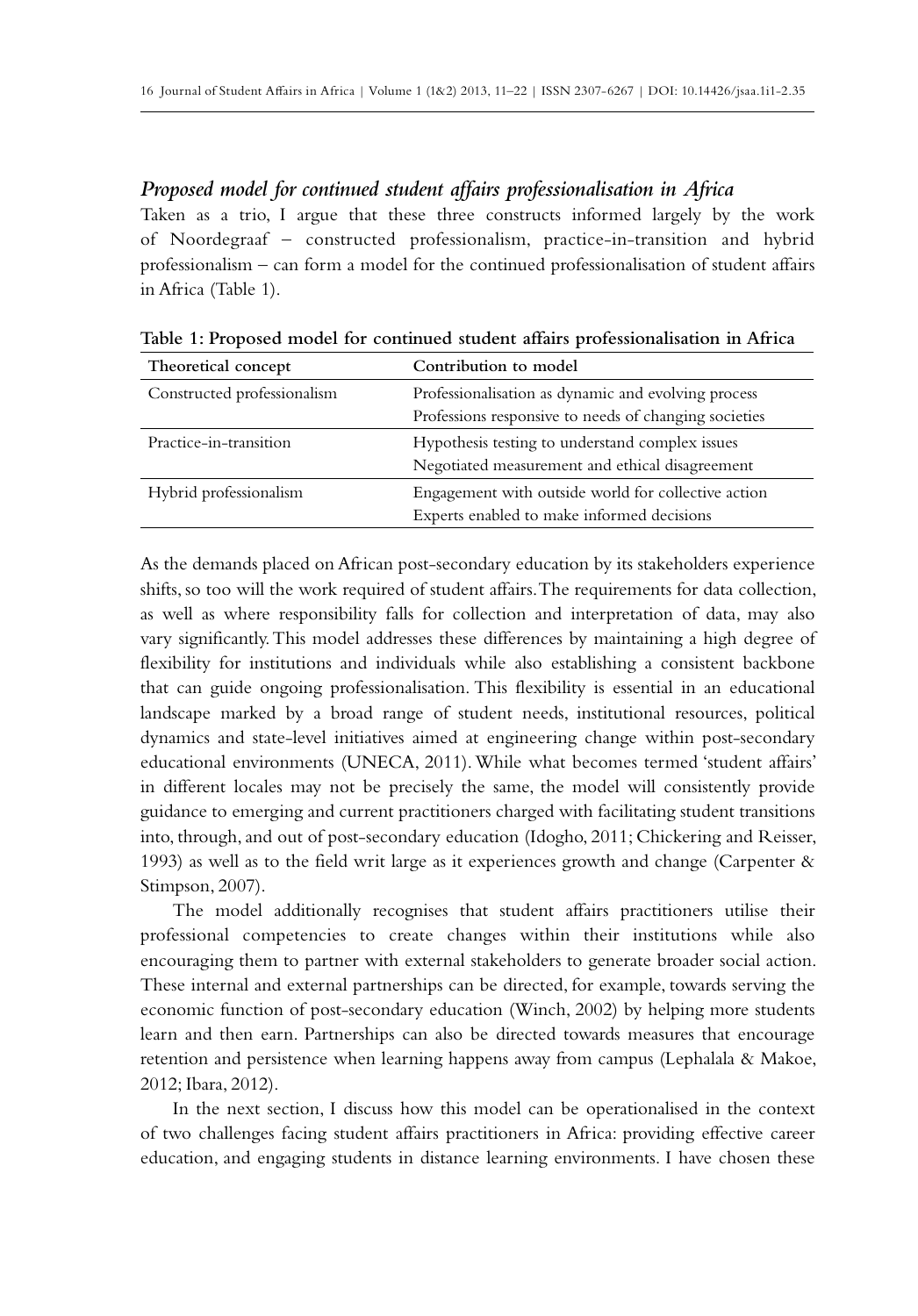two because I believe they are the best examples of how the model may be incorporated into student affairs professionalisation in order to help practitioners provide services that are vital to students across the continent.

# *Practical implications: career education and distance learning*

# **Career education**

The increase in Africa's youth (15–24) population prompts the question, asked by Agbor, Taiwo and Smith (2012), of whether this shift in demography presents a social dividend in the form of economic growth or a disaster marked by sharp unemployment. Higher education (Borode, 2011; Cloete *et al*., 2011; Pillay, 2010; Maree, 2009) is frequently cited as a key ingredient in moving the needle away from unemployment and poverty and towards employment and economic development. Though steps in this direction certainly emerge from government planning (Cloete *et al*., 2011) and more market-based curriculum alterations (Agbor, Taiwo & Smith, 2012; Borode, 2011), professional student affairs staff may play an essential role in the career education of students enrolled in higher education.

In their 2002 report, UNESCO clearly outlined career services as a functional area within student affairs charged primarily with providing career counselling and helping students effectively transition from school to work. In career offices, practitioners frequently serve both as career counsellors helping students navigate their own professional development processes (Watson & McMahon, 2009; Maree, 2009) and career educators providing students with the necessary information to make informed decisions about career opportunities (Chan & Derry, 2013). With specific regard to the African context, Borode (2011) argues that all institutions should "integrate […] career counselling initiatives" and that "providing proper guidance to the students for helping them choose the right career cannot be over-emphasised" (p. 153). Borode (2011) further suggests that undergraduates be given a clear knowledge of how their degree fits into the marketplace in order to make the most immediate impact on their economies and participate in personal and communal wealth creation.

Understanding this relationship between higher education and employment (Pillay, 2010), how can African student affairs respond as a profession? I argue that there are two opportunities for continued professionalisation to take place with respect to this area based on the model (Table 2). First, professionals must be encouraged to develop career counselling strategies and career education models that meet the specific demands of their educational climates. While researching career development in South Africa, Maree (2009) reflects on the dilemma between adopting North American career counselling models versus generating models that may work better in developing countries. He concludes that, "the answer probably lies in a compromise: we need to build on what has been researched elsewhere, conduct our own research and develop an approach that is best suited to our own idiosyncratic needs" (p. 442). In terms of the model, trained practitioners need to be in a position to apply practice-in-transition management to career counselling and education.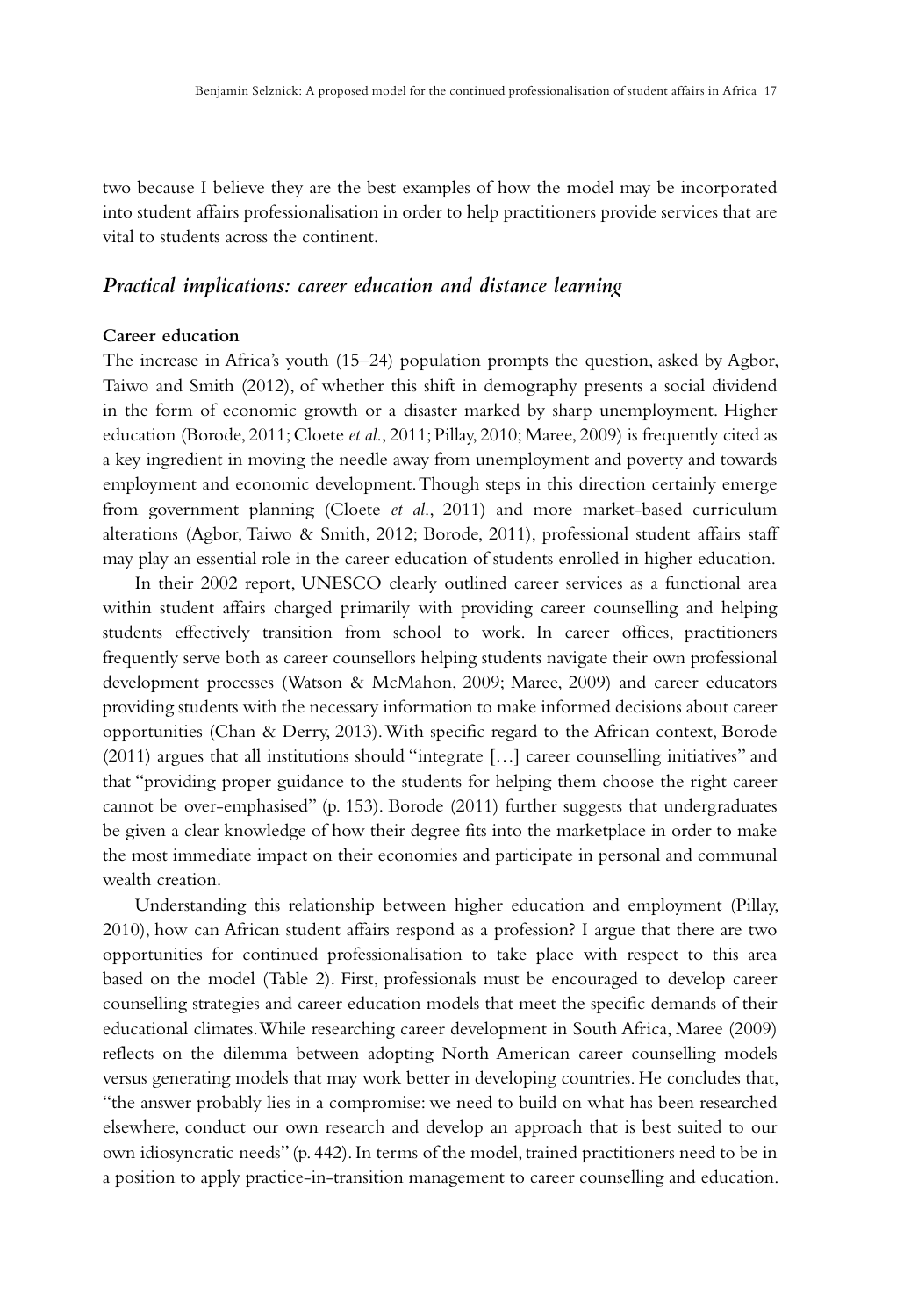| Theoretical concept            | Career education                                                                                                                                             | Distance learning                                                                                                                                                                   |
|--------------------------------|--------------------------------------------------------------------------------------------------------------------------------------------------------------|-------------------------------------------------------------------------------------------------------------------------------------------------------------------------------------|
| Constructed<br>professionalism | Career education further<br>integrated throughout<br>co-curriculum by student<br>affairs practitioners trained with<br>knowledge in this area                | Practitioners develop new<br>mechanisms for providing<br>student support in non-place-<br>based learning contexts                                                                   |
| Practice-in-transition         | Hypothesis testing utilised to<br>determine optimal interventions<br>and strategies that facilitate<br>effective school-to-work<br>transition                | Practices for optimising learning<br>in distance environments<br>continuously discussed and<br>measurement of interventions<br>negotiated by experts                                |
| Hybrid professionalism         | Practitioners work in<br>concert with employers and<br>governments in order to<br>provide students with accurate<br>and up-to-date employment<br>information | Practitioners work with<br>policy-makers and external<br>constituencies to inform<br>decisions regarding student<br>support services and expansion<br>of distance learning services |

**Table 2: Practical implications of model**

Hypotheses need to be tested and research conducted in order to arrive at practicable solutions to the complex problem of how to help students make the successful transition from school to work in African nations. Practitioners should also be prepared to work in concert with professionals beyond higher education in order to assess employer needs and provide students with the most up-to-date possible information on country-specific economic trends. These partnerships are especially important in ensuring that students are knowledgeable about the linkages between education, employment opportunities and employer expectations of post-secondary graduates in their home region (African Economic Outlook, 2012).

Second, the professionalising field of student affairs in Africa possesses the capacity to revamp the delivery of career education and chart a new course forward. A recent US paper advances the idea that career education can become a mission-centric focal point of postsecondary institutions not only housed in career services but also thoroughly incorporated into both the in-class curriculum and out-of-class co-curriculum (Chan & Derry, 2013). Speaking directly to career counselling practice in an African nation, South Africa, Watson and McMahon (2009) further argue:

The responsibility for addressing and redressing the limitations of career counseling in higher education does not rest with career counselors alone. In this regard, there is an opportunity for career counselors to show proactive leadership by initiating and coordinating a systemic response that involves higher education policy makers, professional bodies, practitioners, researchers, and those who train new professionals to the field. (p. 479)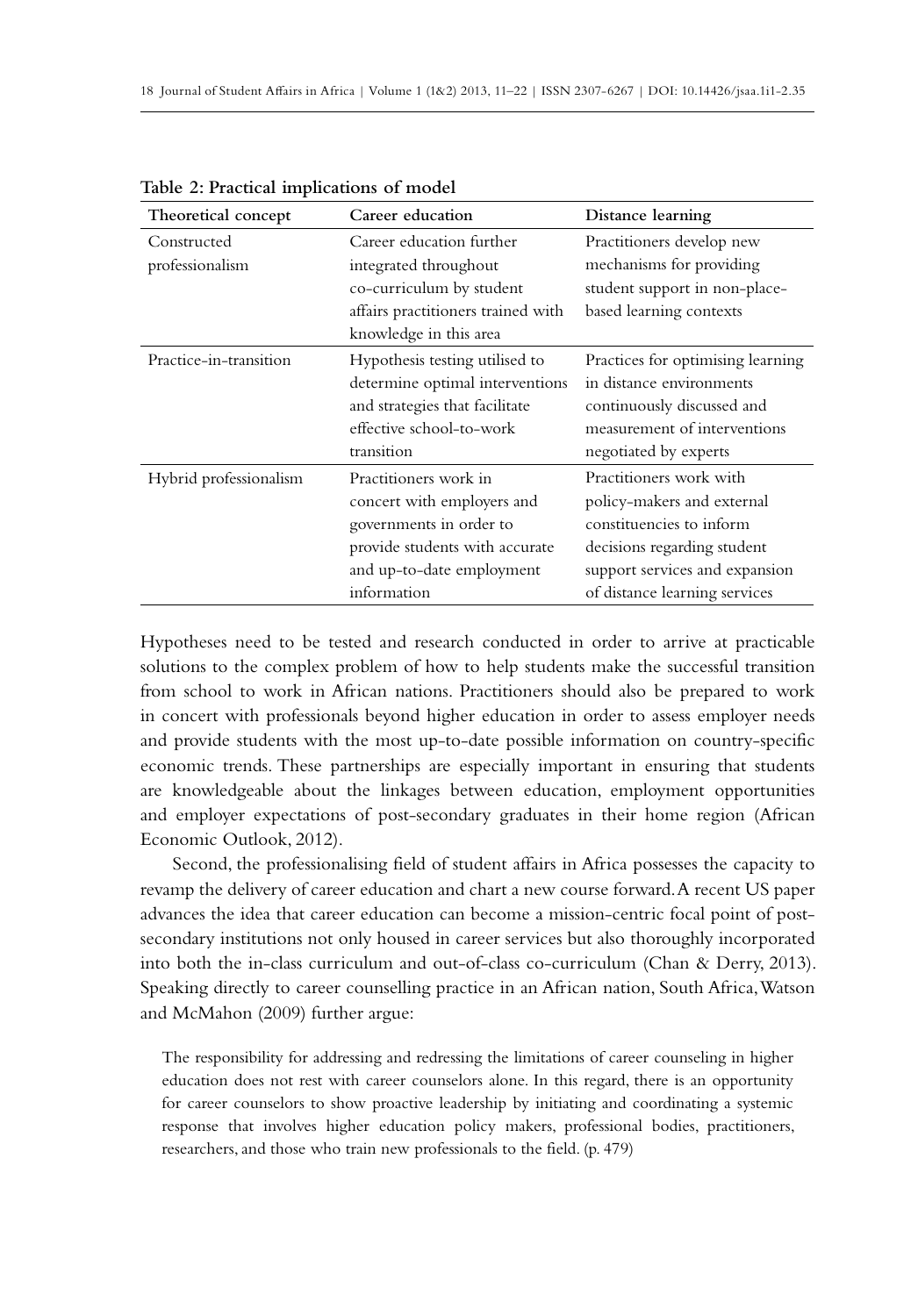In their role as collaborative educators (Blake, 2007), student affairs practitioners may become catalysts for change within their institutions as they both develop and implement professional practices that optimise the role higher education can play in economic development. Moreover, I believe that training of new practitioners must include education regarding career development to ensure that this knowledge is widespread rather than siloed.

#### *Distance learning*

Distance learning, whether taking place online or through other forms of communication, is quickly being adopted as a key form of education delivery in Africa (Asunka, 2008; Lephalala & Makoe, 2012; Simmons *et al*., 2011). Furthermore, the use of distance learning is being championed as a primary method for increasing access to higher education to meet the demand brought on both by the booming youth population and the 21st century global economy (Agbor, Taiwo & Smith, 2012; Asunka, 2008; Lephalala & Makoe, 2012; Simmons *et al.*, 2011).

Student affairs services and practitioners can certainly play an important role in the lives of learners as education increasingly leaves campus (Ibara, 2012). However, provisions for these services are not always made or resourced (Dare, Zapata & Thomas, 2005), often to the direct disadvantage of student learning and success (Lephalala & Makoe, 2012; Asunka, 2008). A recent qualitative study on students pursuing distance learning through UNISA in South Africa (Ibid.) revealed deep concerns among students with regard to their learning environment, the socio-cultural aspects of their education, and educational costs. Central to these issues was a lack of institutional support to help students create communities of learning even if they were far from campus. As one learner from a rural area expressed, "It seems that we are forgotten by the institution. Nobody even knows that we exist. Living far from the university is a big problem" (p. 4). Perhaps the best people in the institution to 'remember' this student and others in her situation are student affairs practitioners.

One way to ensure student affairs practitioners are sensitive to the needs of distance learners is to hardwire this conversation into their training and continued development. I believe that the model for professionalisation as proposed meets this demand in two distinct ways (Table 2). First, the model provides the flexibility necessary to reconceptualise the delivery of student support services to better meet the wide variety of learning contexts present in Africa today (Ibara, 2012). In terms of distance learning, practitioners may develop ways to ensure students feel supported as part of the educational community even if they never set foot on campus (Dare, Zapata & Thomas, 2005). These services may include the creation of positions solely targeted at engaging distance learners, the development of modules that cover university culture and success, the use of modern technologies to facilitate communication between distance learners and college staff, and perhaps even the creation of remote learning centres staffed by student affairs professionals.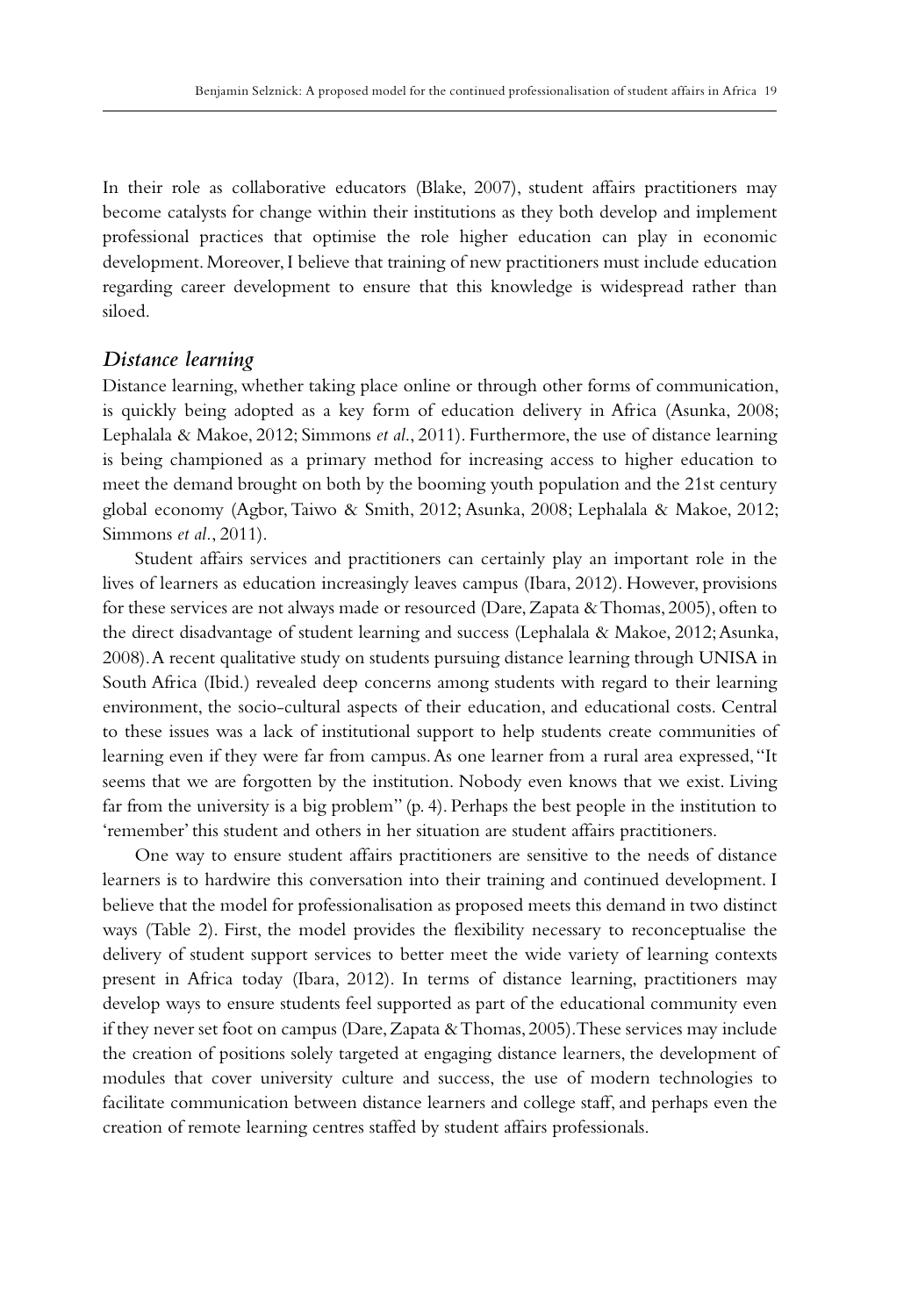Second, as these services are implemented and resources managed to address the question of how to best engage distance learners, further research must be performed and the success of interventions evaluated. This research may, in turn, inform the development of practices that better meet the needs of students studying in online and offline distance environments, as well as students working in the variety of learning scenarios and cultures present in modern-day Africa. Research could also contribute to conversations taking place between institutions and external revenue sources regarding how to best leverage 21st century technologies to increase educational completion and provide more members of Africa's 'youth bulge' with the skills needed to compete in both regional markets (African Economic Outlook, 2012) and the global knowledge economy (Agbor, Taiwo & Smith, 2012).

## *Conclusion*

I have presented a model that can guide the continued professionalisation of student affairs in Africa. I believe this model, with its cornerstones of dynamism and flexibility, can assist both African professionals and the African student affairs profession in their work. I also hope that this model encourages new and veteran practitioners to see student affairs as an arena charged not only with addressing challenges that exist, but also one capable of creatively responding to the many robust opportunities present in 21st century post-secondary educational environments. Especially in the areas of career education and distance learning, African practitioners trained to be adaptive and collaborative may very well chart courses that will inspire the international student affairs community to reinvent practices in the name of greater student success and access.

#### *References*

- African Economic Outlook. (2012). S*pecial theme: Promoting youth employment.* Retrieved from: http:// www.africaneconomicoutlook.org/en/in-depth/youth\_employment/
- Agbor, J., Taiwo, O. & Smith, J. (2012). Sub-Saharan Africa's youth bulge: A demographic dividend or disaster? In *Foresight Africa: Top priorities for the continent in 2012 (9-11)*. Retrieved from: http:// www.brookings.edu/research/reports/2012/01/priorities-foresight-africa
- Asmal, K. & James, W. (2001). Education and democracy in South Africa today. *Daedalus: Journal of the American Academy of Arts and Sciences, 130(1),* 185–204.
- Asunka, S. (2008). Online learning in higher education in Sub-Saharan Africa: Ghanaian university students' experiences and perceptions. *International Review of Research in Open and Distance Learning,* 9(3), 1–23.
- Blake, J.H. (2007). The crucial role of student affairs professionals in the learning process. *New*  Directions for Student Services, 117, 65-72. DOI: 10.1177/0095399707304434
- Borode, M. (2011). Higher education and poverty reduction among youth in the Sub-Saharan Africa. *European Journal of Educational Studies,* 3(1), 149–155.
- Brint, S. (2001). Professionals and the 'knowledge economy': Rethinking the theory of postindustrial society. *Current Sociology*, 49, 101-132. DOI: 10.1177/0011392101049004007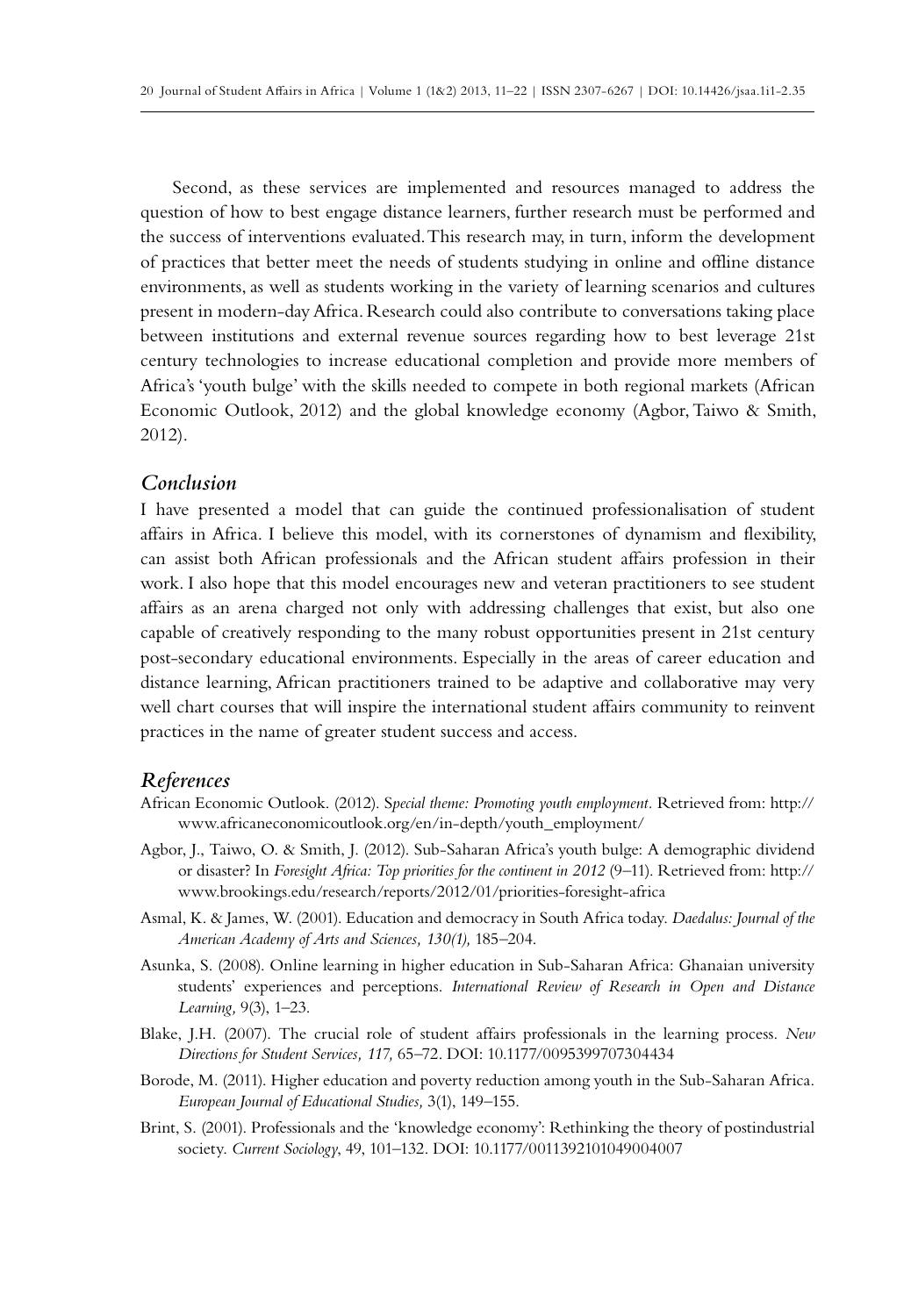- Carpenter, S., & Stimpson, M.T. (2007). Professionalism, scholarly practice, and professional development in student affairs. *NASPA Journal,* 44(2), 265–284.
- Chan, A., & Derry, T. (Eds.). (2013). *Rethinking Success: from the liberal arts to careers in the 21st century.* Retrieved from: http://rethinkingsuccess.wfu.edu/files/2013/05/A-Roadmap-for-Transforming-The-College-to-Career-Experience.pdf
- Chickering, A.W., & Reisser, L. (1993). *Education and identity.* San Francisco: Jossey-Bass.
- Cloete, N., Bailey, T., Pillay, P., Bunting, I., & Maassen, P. (2011). *Universities and economic development in Africa.* Wynberg, South Africa: Centre for Higher Education Transformation.
- Dare, L.A., Zapata, L.P., & Thomas, A.G. (2005). Assessing the needs of distance learners: A student affairs perspective. *New Directions for Student Services,* 112, 39–54.
- Evetts, J. (2011). Sociological analysis of professionalism: Past, present and future. *Comparative Sociology,*  10, 1–37.
- Fournier, V. (1999). The Appeal to 'professionalism' as a disciplinary mechanism. *Social Review,* 47(2), 280–307.
- Gyimah-Brempong, K., Paddison, O., & Mitiku, W. (2006). Higher education and economic growth in Africa. *Journal of Development Studies,* 42(3), 509–529.
- Ibara, E.C. (2012). Institutional framework for developing sustainable quality distance education in West Africa: Guidelines, engines, and policy options. *Educational Planning,* 20(3), 19–30.
- Idogho, P.O. (2011). Higher education in Nigeria and the challenges ahead. *European Journal of Educational Studies,* 3(2), 269–276.
- Kanyengo, C.W. (2009). A library response to the massification of higher education: The case of the University of Zambia library. *Higher Education Policy,* 22, 373–387.
- Lephalala, M.M.K, & Makoe, M. (2012). The impact of socio-cultural issues for African students in the South African distance education context. *The Journal of Distance Education*, 26(1).
- Lindow, M. (2011). *Weaving success: Voices of change in African higher education*. New York: Institute of International Education.
- Lumadi, T.E., & Mampuru, K.C. (2010). Managing change in the student affairs divisions of higher education institutions. *South African Journal of Higher Education,* 24(5), 716–729.
- Maree, J.G. (2009). Career counselling in the 21st century: South African institutions of higher education at the crossroads. *South African Journal of Higher Education,* 23(3), 436–458.
- Milliken, J. (2004). Postmodernism versus professionalism in higher education. *Higher Education in*  Europe, 29(1), 9-18. DOI: 10.1080/03797720410001673265
- Noordegraaf, M. (2007). From 'pure' to 'hybrid' professionalism: Present-day professionalism in ambiguous public domains. *Administration and Society,* 39, 761–785.
- Noordegraaf, M., & Abma, T. (2003). Management by measurement? Public management practices amidst ambiguity. *Public Administration,* 81(4), 853–871.
- Ofori-Attah, K.D. (2010). Higher education in Ghana: Expansion, quality assurance and accreditation. *American Journal of Educational Studies,* 3(1), 27–38.
- Pillay, P. (2010). *Linking higher education and economic development: Implications for Africa from three successful systems.* Wynberg, South Africa: Centre for Higher Education Transformation.
- Schinkel, W., & Noordegraaf, M. (2011). Professionalism as symbolic capital: Materials for a Bourdieusian theory of professionalism. *Comparative Sociology,* 10, 67–96.